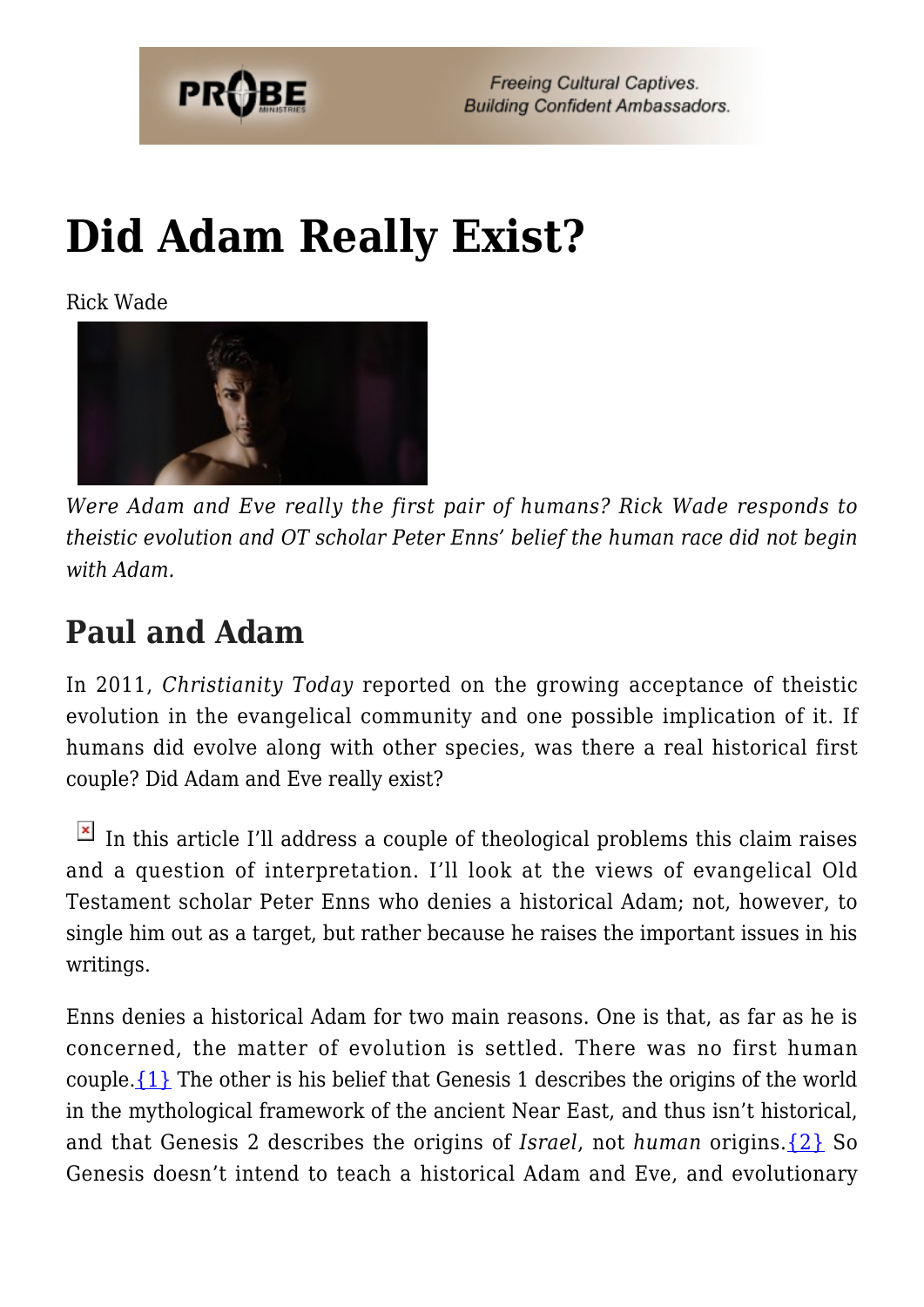

science has proved that they couldn't have existed.

Let's begin with the question of how sin entered the world if there were no Adam.

In Romans chapter 5, the apostle Paul says sin, condemnation, and death came through the act of a man, Adam. This is contrasted with the act of another man, Jesus, which brought grace and righteousness.

However, if there were no historical Adam, where did sin come from? Enns says the Bible doesn't tell us.  $\{3\}$  The Old Testament gives no indication, he says, "that Adam's disobedience is the cause of universal sin, death, and condemnation, as Paul seems to argue." $\{4\}$  Paul was a man of his time who drew from a common understanding of human beginnings to explain the universality of sin. Enns acknowledges universal sin and the need for a Savior.[{5}](#page-6-3) He just doesn't know how this situation came about. The fact that Adam didn't exist, Enns believes, does nothing to take away from Paul's main point, namely, that salvation comes only through Christ for all people, both Jews and Gentiles. Is this true?

# **Paul and Adam: A Response**

There are a few problems with this interpretation. First, there is a logical problem. Theologian Richard Gaffin points out that, in Rom. 5:12, 17, and 18, a connection is made between the "one man" through whom sin came and the "all" to whom it was spread. If sin really didn't come in through the "one"—Adam—and spread to the "all"—you and me—how do we take seriously Paul's further declaration that "one man's act of righteousness leads to justification and life for all"?

Second, there is a piling on of error in Paul's claim. One of Enns' foundational beliefs is that God used human understanding to convey His truths in Scripture. God spoke through the myths of the ancient world when He inspired the writing of Genesis. $\{6\}$  If Enns is correct, one would expect that God was using the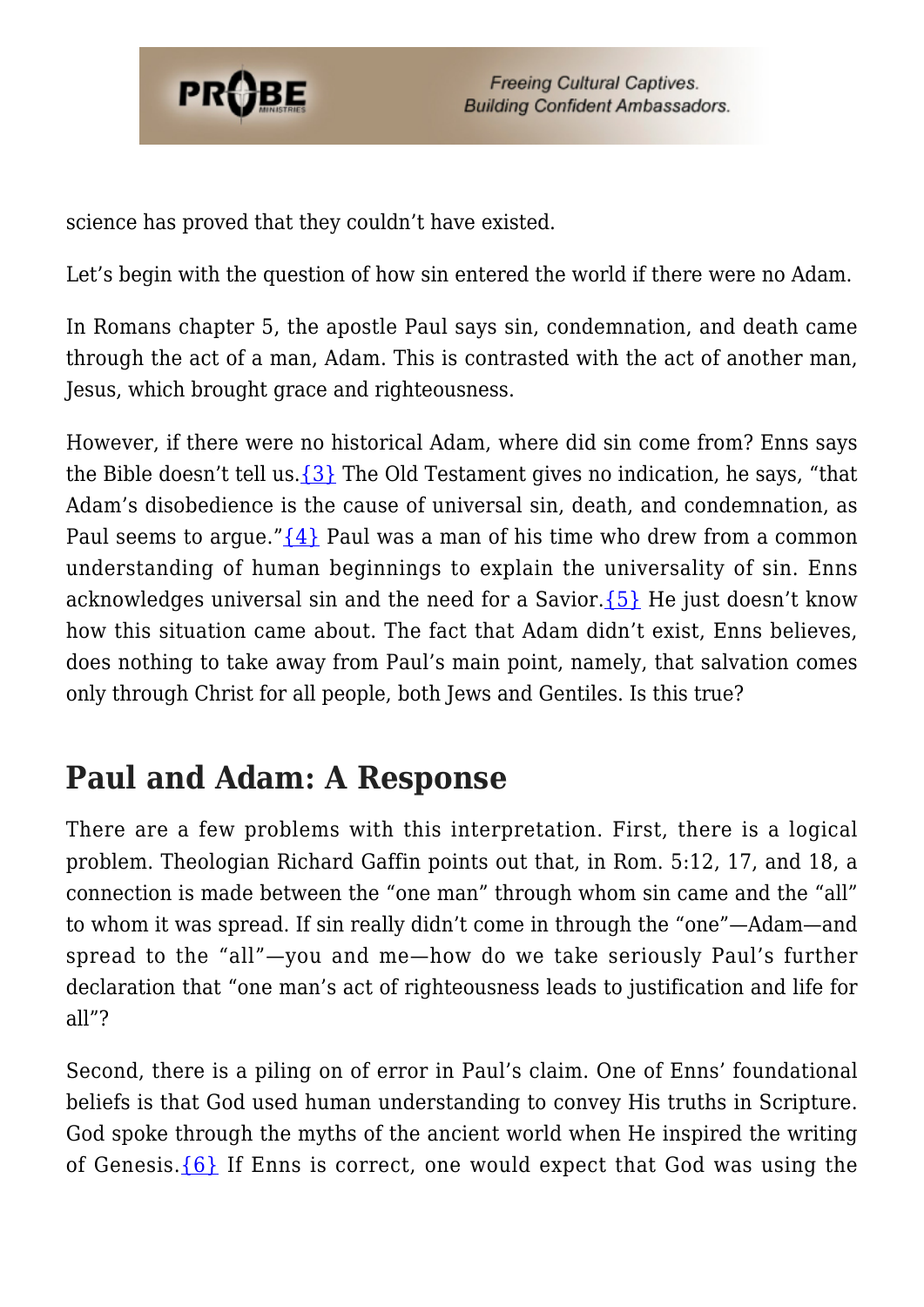

**Freeing Cultural Captives. Building Confident Ambassadors.** 

Genesis myth to reveal something true in Paul's claim about Adam. In other words, the Old Testament story would be opened up so a truth would be revealed. However, Paul's first point, that sin came through Adam to the race (Rom. 5:12), is in fact false, according to Enns. The following truth, about righteousness coming through Christ, is beside the point here. Paul's assertion about Adam isn't simply a *historical* one; it is a *doctrinal* one, too. The traditional teaching of the church regarding the source of sin, death, and condemnation is therefore false. Paul delivered a false teaching based upon a non-historical myth. He should have left Adam out of his discussion. It does nothing to buttress his claim about Christ.

Enns says that this matter of the origin of sin is "a vital issue to work through, . . . one of the more pressing and inevitable philosophical and theological issues before us." $\{7\}$  One has to wonder, though: if Paul didn't have the answer, and he was taught by Christ directly, and if the rest of Scripture is silent about such an important matter, can we really think we can ferret out the solution ourselves?

### **Paul's Use of the Old Testament**

The use of the Old Testament in the New Testament is of great significance in this matter. How does Paul get the point he made out of Genesis if it isn't true?

Peter Enns believes the problem is related to the way Paul interpreted and used the Old Testament. Paul lived in an era which is now called Second Temple Judaism. Writers in this era, Enns says, "were not motivated to reproduce the intention of the original human author" in the text under consideration. $\{8\}$  Thus, we see Old Testament texts used in seemingly strange ways in the New Testament, strange if what we expect is a direct reproduction or a further development or deeper explanation of the Old Testament writer's original intent. Texts could be taken completely out of context or words could be changed to make the text say something the New Testament writer wanted to say. In this way, Enns believes, Paul used the Old Testament creatively to explain the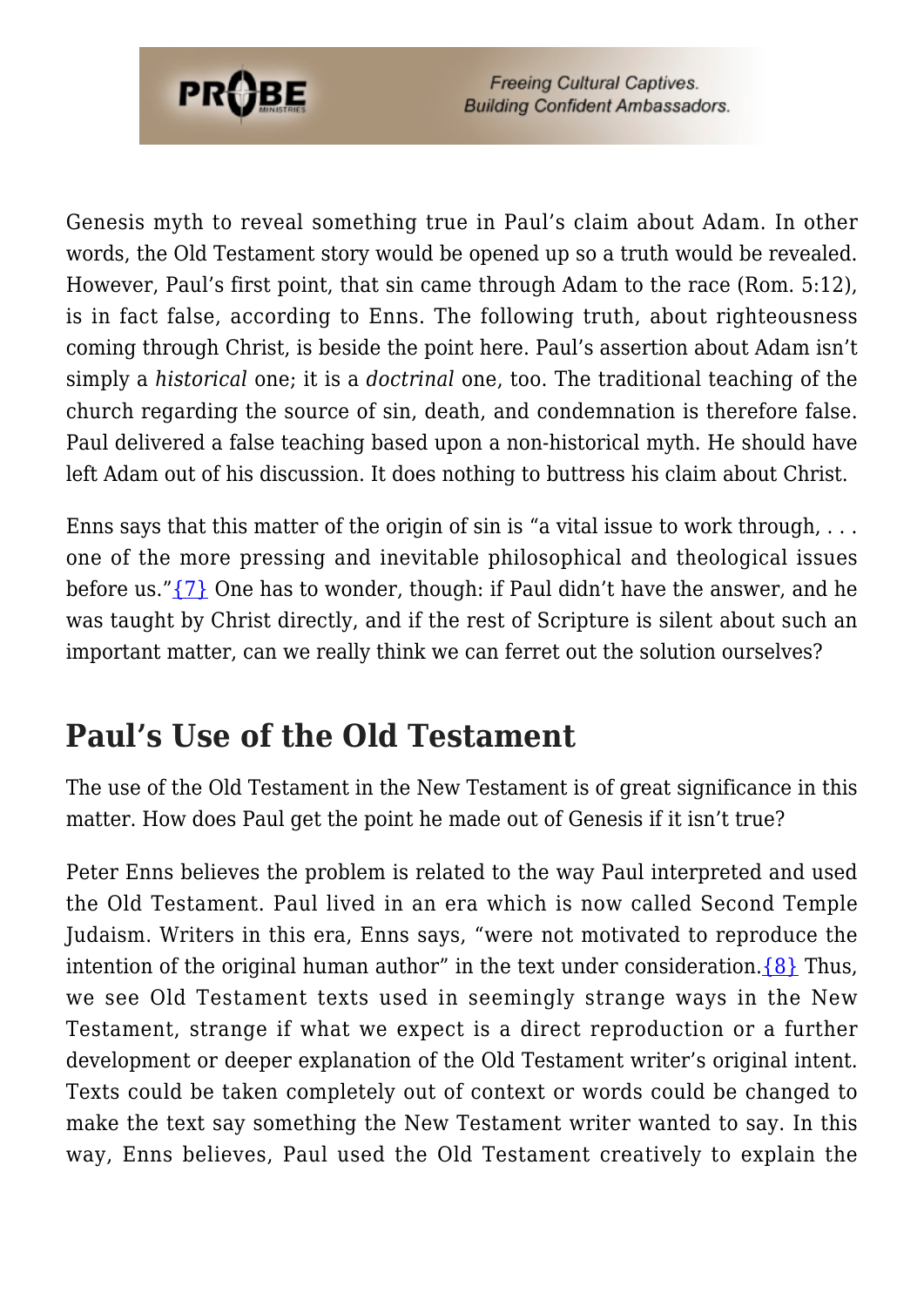

universality of sin and of the cross work of Christ.

Some scholars speak of "christocentric" interpretation of the Old Testament. Enns prefers the term "christotelic" which refers to the idea that Christ is the *completion* of the Old Testament or the *end* toward which the Old Testament story was headed. Regarding Adam, Enns writes, "Paul's Adam is a vehicle by which he articulates the gospel message, but his Adam is still the product of a creative handling of the story.["{9}](#page-6-7) Paul presents Adam as a historical person, and then makes the further creative claim that Adam's sin is the reason we all sin. Neither of these are true, but this does no harm to the most important part of the text where Paul claims that salvation for all people came through Christ.

None of this should be problematic for us, in Enns' opinion, for he believes this view of the Bible is similar to our view of the Incarnation of Christ. In Jesus there are both humanity and divinity. Likewise, the Bible is a coming together of the divine and the human. God used the methods of Paul's day to convey the gospel message.

### **Paul's Use of Old Testament: A Response**

How can we respond to this view of Paul's use of the Adam story?

Enns believes "that the NT authors [subsumed] the OT under the authority of the crucified and risen Christ."[{10}](#page-6-8) However, Jesus never referred to the Old Testament in a way that showed the Old Testament incorrect as it stood. Even His "but I say to you" in the Sermon on the Mount appears to be more a matter of teaching the depths of the laws than a correction of the Old Testament text. He upheld the authority of the Old Testament such as when he said, "Do not think that I have come to abolish the Law or the Prophets; I have not come to abolish them but to fulfill them" (Mt. 5:17)." $\{11\}$ 

Bruce Waltke is an evangelical Old Testament scholar who accepts theistic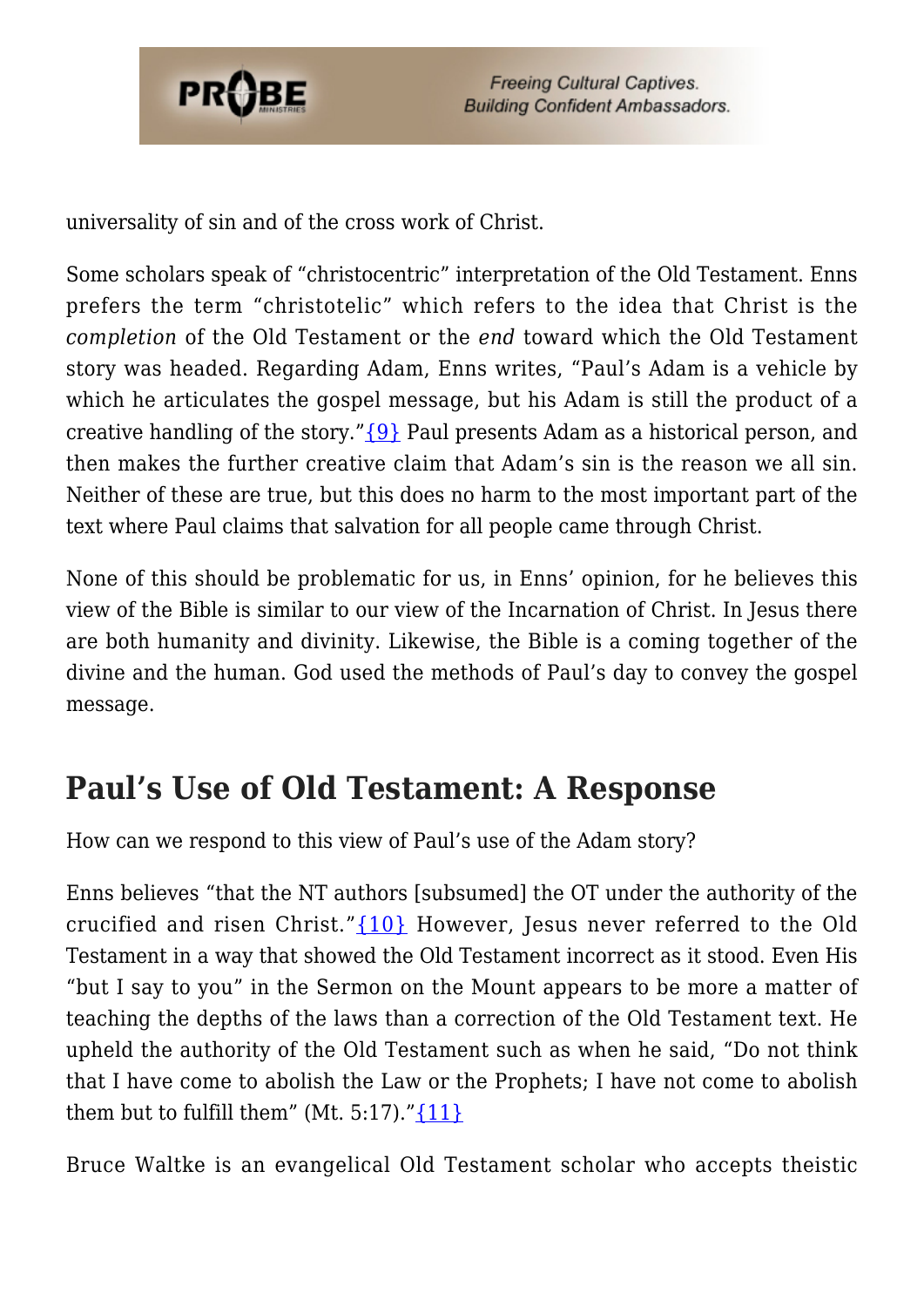

evolution but who disagrees with Enns on this matter. He wonders why Jesus rebuked the disciples on the road to Emmaus (Luke 24:25-27) for not understanding the plain language of Scripture if the plain historical sense isn't sufficient.  $\{12\}$  He argues that Enns' method of interpretation can't be supported by Scripture.

Paul said the gospel he preached was "in accordance with the Scriptures" (1 Cor. 15:3-4) by which he meant the Old Testament.  $\{13\}$  Elsewhere he said that the Old Testament Scriptures are "profitable for teaching" in 2 Tim. 3:16-17.[{14}](#page-6-12)

New Testament scholar Richard Bauckham disagrees with the belief that Paul followed the interpretive methods of his day. The apostles weren't guilty of reading into the Old Testament ideas held independently of it. He says, "They brought the Old Testament text into relationship with the history of Jesus in a process of mutual interpretation from which some of their profoundest theological insights sprang."[{15}](#page-6-13)

In fact, it was the apostles' high esteem for the Old Testament that forced them to come to grips with the Trinitarian nature of God given the claims of Jesus. $\{16\}$ 

This doesn't mean, however, that it's always easy to understand how the apostles used the Old Testament. However, what the apostles taught was understood to be in continuity with what they had received before, not as a correction of it.

# **The Matter of Inspiration**

It is inevitable that a discussion of the denial of the historical Adam will turn to the doctrine of the inspiration of Scripture. Old Testament scholar Peter Enns believes that Paul's incorrect use of Adam "has no bearing whatsoever on the truth of the gospel." $\{17\}$  That's true, but it has a lot to do with how we understand inspiration and its bearing on Paul's writings.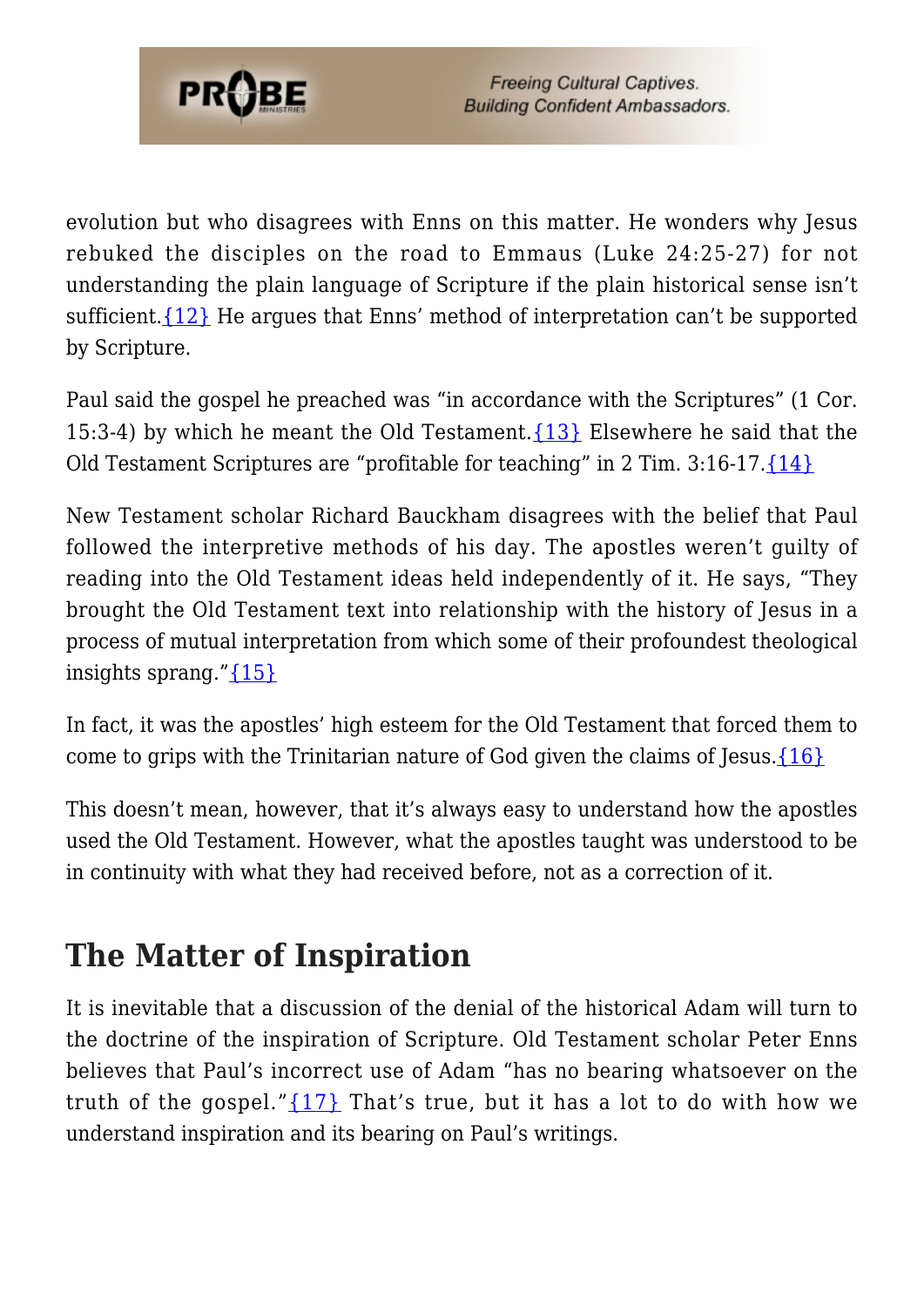

The apostle Paul said that "all Scripture is inspired" or "breathed out" by God (2 Tim. 3:16). Peter explains further that "no prophecy of Scripture comes from someone's own interpretation. . . . but men spoke from God as they were carried along by the Holy Spirit" (2 Pet. 1:20-21).

Paul, who claimed in 1 Thess. 2 that his teachings were the word of God (v. 13), intended to explain how sin and condemnation came into the world in Romans 5. Elsewhere, Peter spoke of Paul's writings as Scripture (2 Pet. 3:15-16). If Paul's explanation of this "vital issue," in Enns' words, was wrong, was it, then, of Paul's own interpretation? Either it came from the Holy Spirit and was inspired Scripture, or it was merely Paul's interpretation and was not. Which is it?

Old Testament scholar Bruce Waltke writes this: "A theory that entails notions that holy Scripture contains flat out contradictions, ludicrous harmonization, earlier revelations that are misleading and/or less than truthful, and doctrines that are represented as based on historical fact, but in fact are based on fabricated history, in my judgment, is inconsistent with the doctrine that God inspired every word of holy Scripture.["{18}](#page-7-0)

It might be objected here that I am confusing inspiration with interpretation. These are different things. However, if it is understood that all of Scripture comes from God who cannot lie, then we have to let that set limits on how we interpret Scripture. Interpretations that include false doctrines cannot be correct.

It seems to me that Enns has put himself into a difficult position. His conviction of the truth of human evolution isn't his only reason for denying the historical Adam, but it puts the traditional understanding of Adam and his place in Paul's theology out of bounds for him. It would be better to hold to what the church has taught for centuries rather than to the tentative conclusions of modern scientists.

#### **Notes**

<span id="page-5-0"></span>1. Peter Enns, *The Evolution of Adam: What the Bible Does and Doesn't Say about*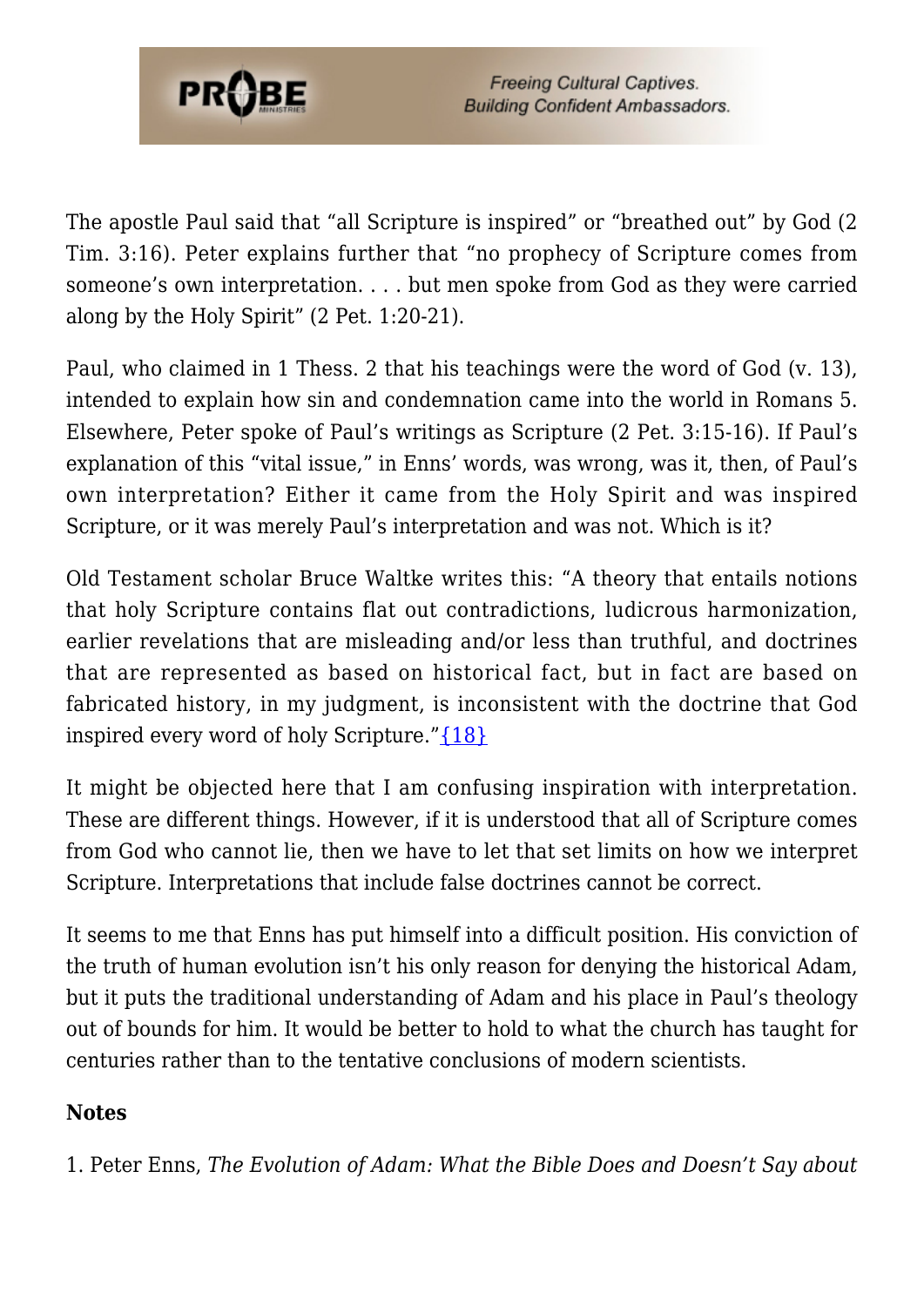

*Human Origins* (Grand Rapids: Brazos Press, 2012), ix, xiv, 122-23.

- <span id="page-6-0"></span>2. Ibid., 52.
- <span id="page-6-1"></span>3. Ibid., 124-26.

<span id="page-6-2"></span>4. Peter Enns, *Inspiration and Incarnation: Evangelicals and the Problem of the Old Testament* (Grand Rapid: Baker, 2005), 82.

<span id="page-6-3"></span>5. Enns, *Evolution of Adam*, 91. See also 124-25.

- <span id="page-6-4"></span>6. See for example Enns, *Inspiration and Incarnation*, 55-56.
- <span id="page-6-5"></span>7. Enns, *Evolution of Adam*, 126.

<span id="page-6-6"></span>8. Enns, *Inspiration and Incarnation*, 131.

<span id="page-6-7"></span>9. Enns, *The Evolution of Adam*, 102.

<span id="page-6-8"></span>10. Peter Enns, "Fuller Meaning, Single Goal: A Christotelic Approach to the New Testament Use of the Old

in Its First-Century Interpretive Environment," in *Three Views on the New Testament Use of the Old Testament*, ed.

Stanley N. Gundry et al. (Grand Rapids: Zondervan, 2008) 208; quoted in Don Collett, "Trinitarian Hermeneutics and the Unity of Scripture," p. 10, n.26; accessed on the web site of Trinity School for Ministry, [bit.ly/1iBGLYT.](http://www.tsm.edu/faculty_writings/trinitarian_hermeneutics_and_the_unity_of_scripture)

<span id="page-6-9"></span>11. See Collett, "Trinitarian Hermeneutics and the Unity of Scripture," 10-11.

<span id="page-6-10"></span>12. Bruce K. Waltke, "Revisiting Inspiration and Incarnation," *Westminster Theological Journal* 71 (2009), 90.

<span id="page-6-11"></span>13. See Collett, "Trinitarian Hermeneutics and the Unity of Scripture," 11; referencing Christopher Seitz, "Creed, Scripture, and 'Historical Jesus': 'in accordance with the Scriptures,'" in *The Rule of Faith: Scripture, Canon, and Creed in a Critical Age*, ed. Ephraim Radner & George Sumner (Harrisburg, PA: Morehouse Publishing, 1998), 126-35.

<span id="page-6-12"></span>14. Christopher Seitz, "Canon, Narrative, and the Old Testament's Literal Sense," *Tyndale Bulletin* 59.1 (2008), 31-32.

<span id="page-6-13"></span>15. Richard Bauckham, *Jesus and the God of Israel* (Grand Rapids: Eerdmans, 2008), 33.

<span id="page-6-15"></span><span id="page-6-14"></span>16. See Collett, "Trinitarian Hermeneutics," 11-12. Cf. Bauckham, *Jesus and the God of Israel*, 54.